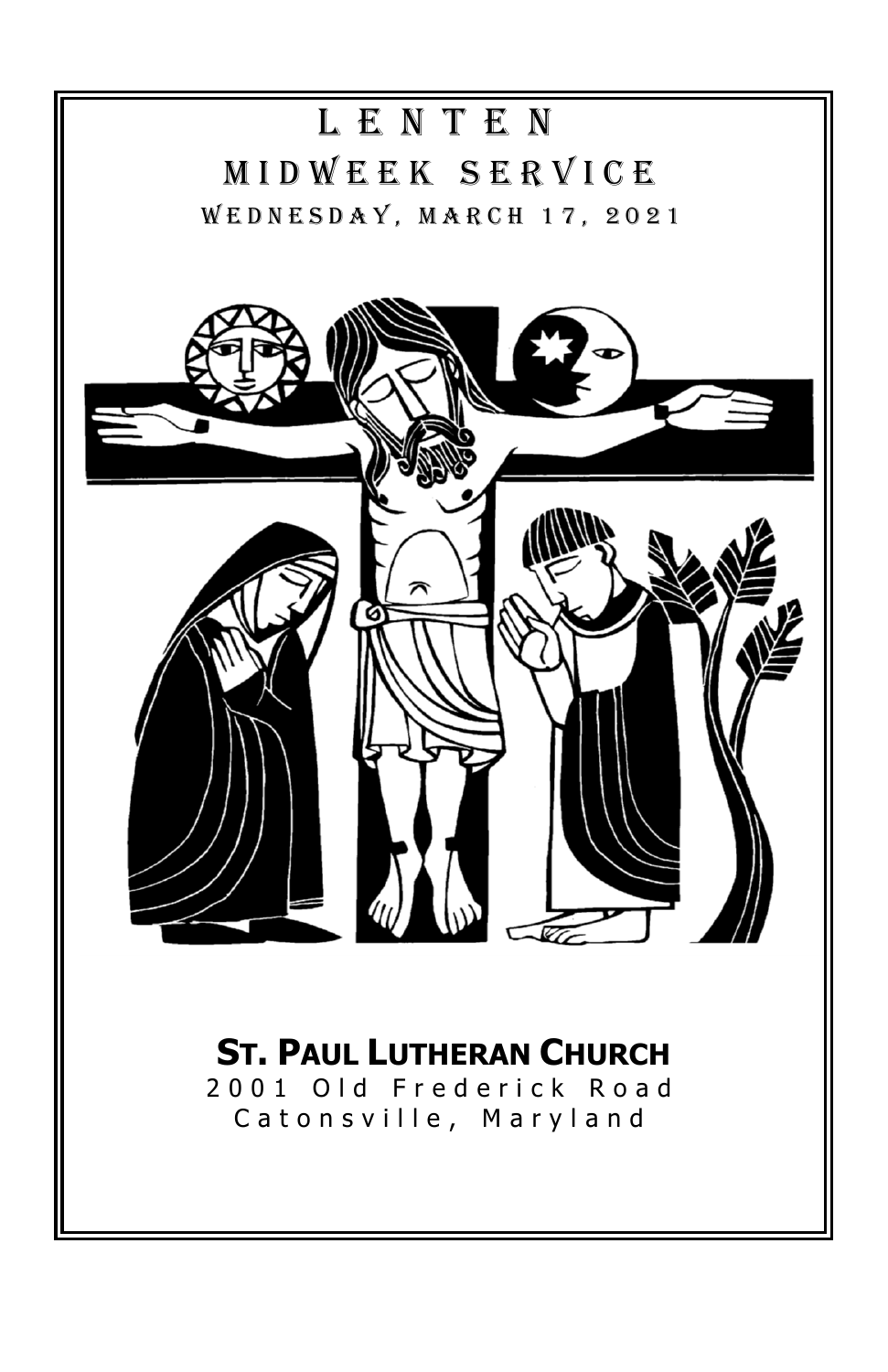# **Service of C o m p l i n e** For Lent

# March 17, 2021

Lent is a time to reflect upon one's sinful life and to repent. But Lent is not only a time to see our sin; it is also a season for beholding our Savior. It is a time to hear His word. We listen to the words spoken by Jesus from the cross. These are his "crosswords." They are lifegiving words from the One who is Life Himself.

Tonight, Jesus cries out in thirst. The Creator of all things lacks the basics of life. The One who gives living water is thirsty in our stead and for our salvation.

**+ + +**

*Stand*

- L The Lord Almighty grant us a quiet night and peace at the last.
- **C Amen.**
- L It is good to give thanks to the Lord,
- C **to sing praises to Your name, O Most High;**
- L to herald Your love in the morning,
- C **Your truth at the close of the day.**
- L Let us confess our sin in the presence of God and of one another.

*Kneel. Silence for self-examination.*

C **O almighty God, merciful Father, I, a poor, miserable sinner, confess unto You all my sins and iniquities with which I have ever offended You and justly deserved Your temporal and eternal punishment. But I am heartily sorry for them and sincerely repent of them, and I pray You of Your boundless mercy and for the sake of the holy, innocent, bitter sufferings and death of Your beloved Son, Jesus Christ, to be gracious and merciful to me, a poor, sinful being.**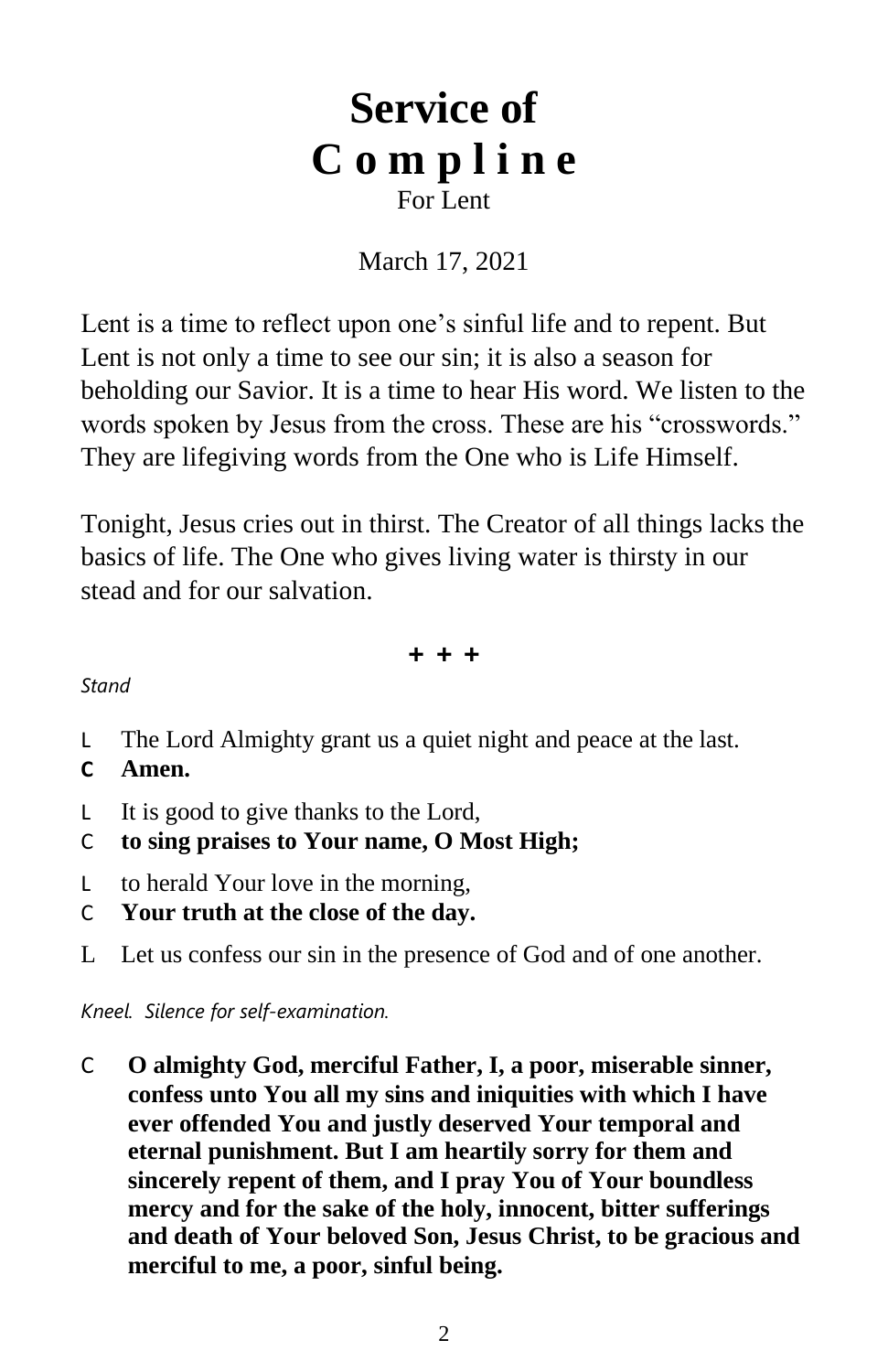- P God be merciful to you and strengthen your faith.
- C **Amen.**
- P Do you believe that the forgiveness I speak is not my forgiveness but God's?
- C **Yes.**
- P Let it be done for you as you believe.
- P In the stead and by the command of my Lord Jesus Christ I forgive you all your sins in the name of the Father and of the T Son and of the Holy Spirit.
- C **Amen.**



Tune: © John Ireland Trust. Used by permission: LSB Hymn License no. 110002320 Text: Public domain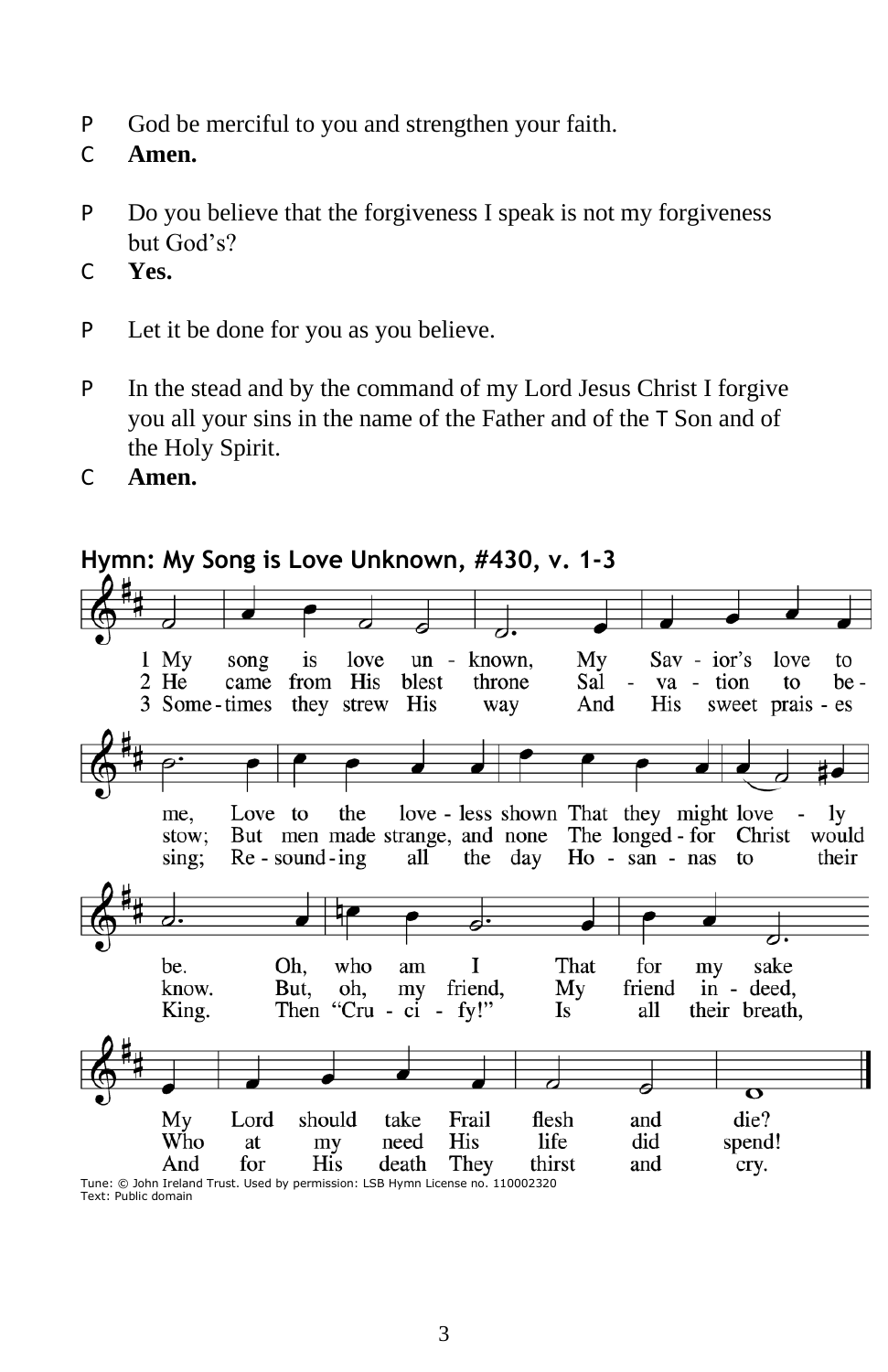## *Sit*  **Reading: Isaiah 53:1-6**

Who has believed what he has heard from us? And to whom has the arm of the Lord been revealed? **<sup>2</sup>** For he grew up before him like a young plant, and like a root out of dry ground; he had no form or majesty that we should look at him, and no beauty that we should desire him. <sup>3</sup> He was despised and rejected by men, a man of sorrows and acquainted with grief; and as one from whom men hide their faces he was despised, and we esteemed him not. **<sup>4</sup>** Surely he has borne our griefs and carried our sorrows; yet we esteemed him stricken, smitten by God, and afflicted. <sup>5</sup>But he was pierced for our transgressions; he was crushed for our iniquities; upon him was the chastisement that brought us peace, and with his wounds we are healed. **<sup>6</sup>** All we like sheep have gone astray; we have turned—every one—to his own way; and the Lord has laid on him the iniquity of us all.

- L This is the Word of the Lord.
- C **Thanks be to God.**

# **Psalm 69** (various verses; spoken responsively as below)

- L Let not those who hope in you be put to shame through me, O Lord GOD of hosts;
- C **let not those who seek you be brought to dishonor through me, O God of Israel.**
- L For it is for your sake that I have borne reproach, that dishonor has covered my face.
- C **I have become a stranger to my brothers, an alien to my mother's sons.**
- L For zeal for your house has consumed me, and the reproaches of those who reproach you have fallen on me.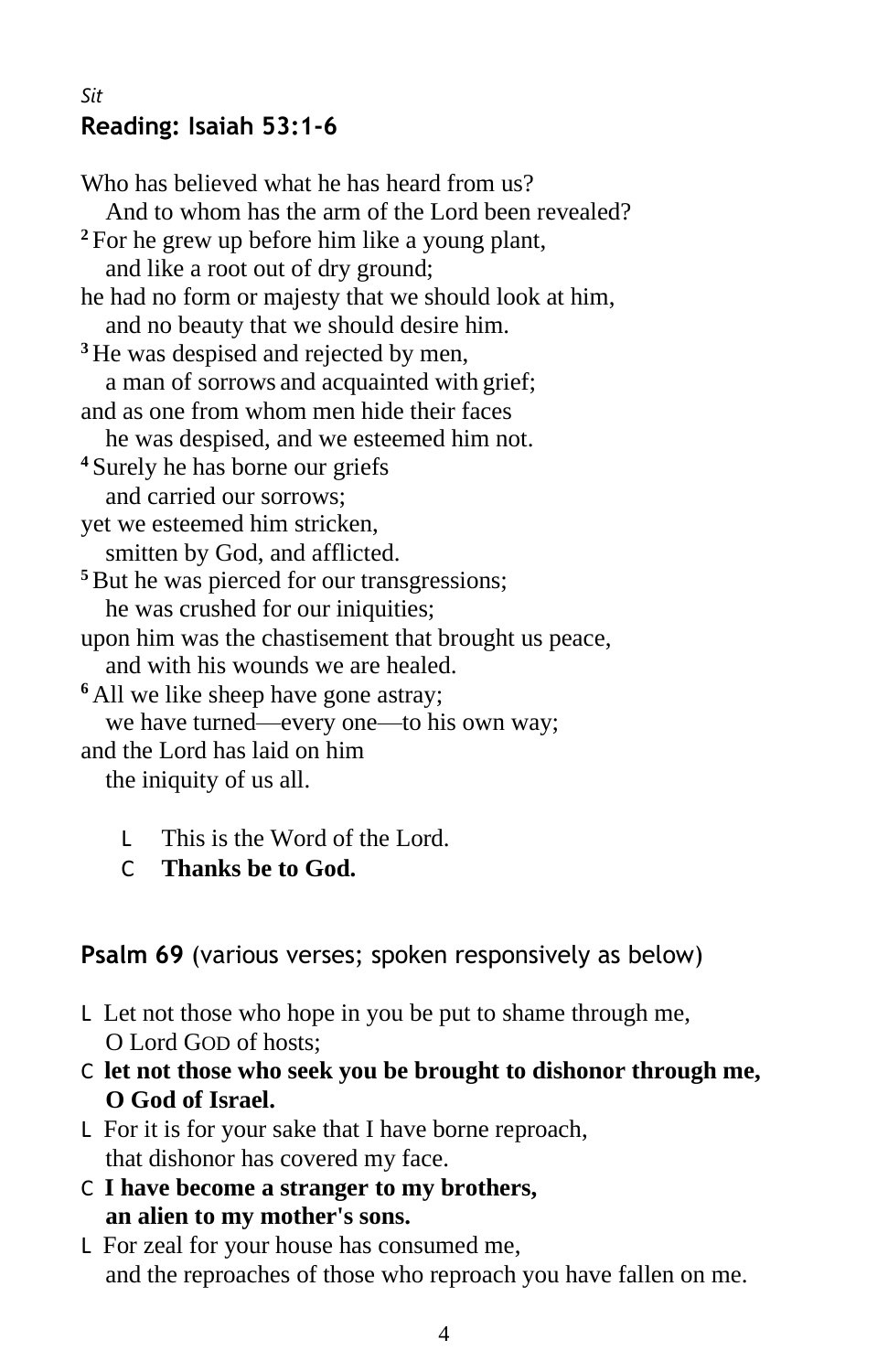- C **They gave me poison for food, and for my thirst they gave me sour wine to drink.**
- L But I am afflicted and in pain; let your salvation, O God, set me on high!
- C **I will praise the name of God with a song; I will magnify him with thanksgiving.**
- C **Glory be to the Father and to the Son, and to the Holy Spirit; as it was in the beginning, is now and will be forever. Amen.**

# **Reading: John 19:28-30**

After this, Jesus, knowing that all was now finished, said (to fulfill the Scripture), "I thirst." **<sup>29</sup>** A jar full of sour wine stood there, so they put a sponge full of the sour wine on a hyssop branch and held it to his mouth. **<sup>30</sup>** When Jesus had received the sour wine, he said, "It is finished," and he bowed his head and gave up his spirit.

- L This is the Word of the Lord.
- C **Thanks be to God.**

# **Responsory**

- L Into Your hands, O Lord, I commend my spirit.
- C **Into Your hands I commend my spirit.**
- L You have redeemed me, O Lord, God of truth.
- C **Into Your hands I commend my spirit.**
- L Glory be to the Father and to the Son and to the Holy Spirit.
- C **Into Your hands I commend my spirit.**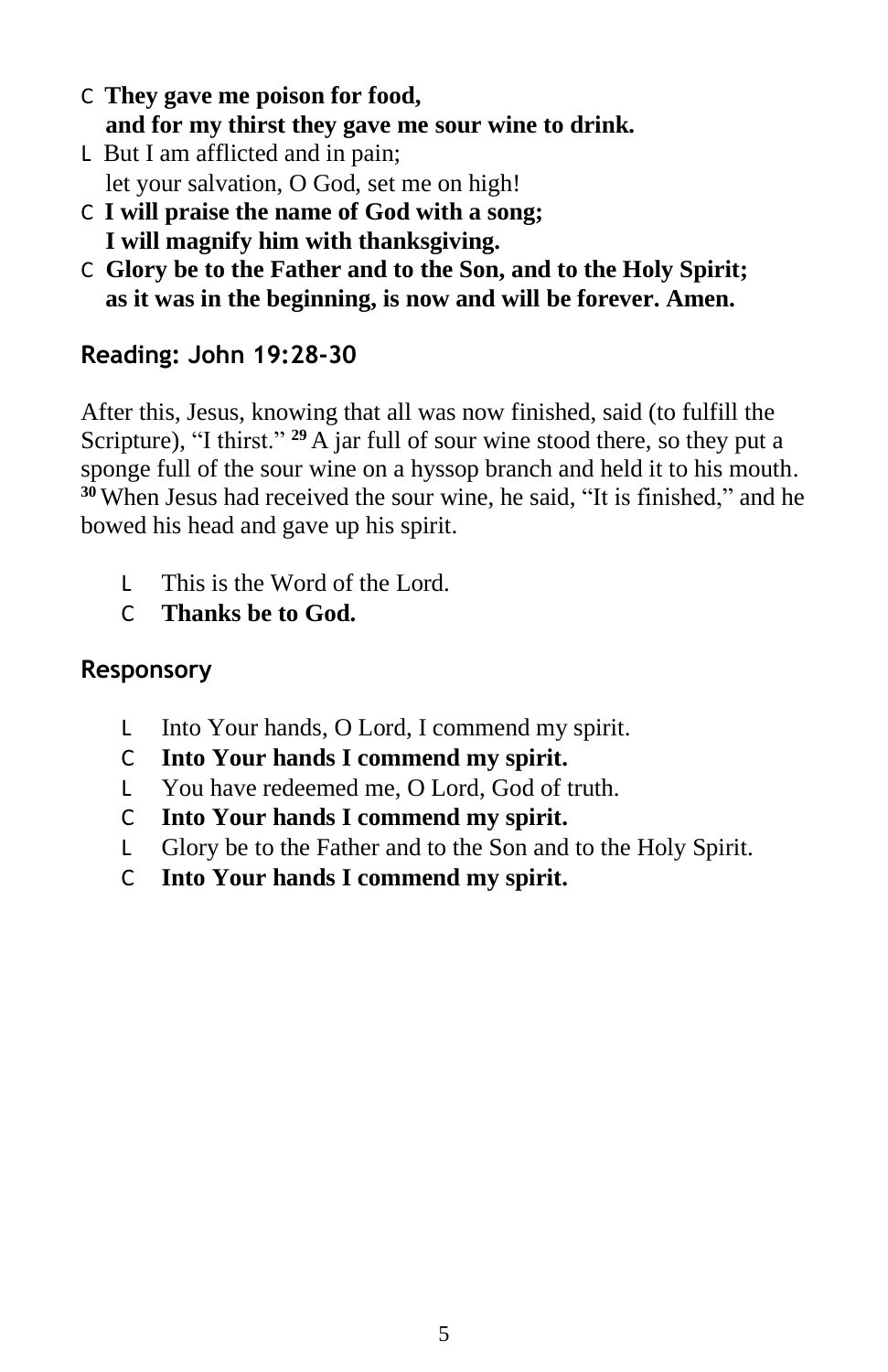**Hymn: O Dearest Jesus, #439, v. 1-3,5,15**

| 1<br>2 | Ω<br>They<br>5 The<br>15 And    | dear - est<br>crown Thy<br>3 Whence come these<br>$sin - less$<br>when, dear Lord, | Je - sus,<br>head with<br>sor - rows,<br>Son                                                         | what<br>of<br>be<br>$\overline{\phantom{a}}$ | law<br>God must<br>fore Thy throne | hast Thou<br>thorns, they smite, they scourge Thee;<br>whence this mor - tal<br>die<br>in<br>in | $bro -$<br>heav - en                                | ken<br>an - $\text{quish}$ ?<br>sad - ness:                                                     |
|--------|---------------------------------|------------------------------------------------------------------------------------|------------------------------------------------------------------------------------------------------|----------------------------------------------|------------------------------------|-------------------------------------------------------------------------------------------------|-----------------------------------------------------|-------------------------------------------------------------------------------------------------|
|        |                                 |                                                                                    |                                                                                                      |                                              |                                    |                                                                                                 |                                                     |                                                                                                 |
|        |                                 |                                                                                    |                                                                                                      |                                              |                                    |                                                                                                 |                                                     |                                                                                                 |
|        |                                 |                                                                                    |                                                                                                      |                                              |                                    |                                                                                                 |                                                     |                                                                                                 |
|        | That<br>With<br>It<br>The<br>To | such sharp<br>cru - el<br>is<br>my<br>sin - ful<br>the<br>me                       | tence<br>sen<br>$\overline{\phantom{a}}$<br>mock - ings<br>sins<br>for<br>child<br>of<br>of<br>crown | should<br>to<br>man<br>joy                   | on<br>the<br>may<br>at             | Thee<br>be<br>they<br>cross<br>which Thou, Lord, must<br>live<br>in<br>is<br>last               | spo<br>urge<br>lan -<br>glad -<br>$\overline{q}$ iv | ken?<br>$\overline{\phantom{a}}$<br>Thee:<br>guish;<br>ness;<br>en,<br>$\overline{\phantom{a}}$ |
|        |                                 |                                                                                    |                                                                                                      |                                              |                                    |                                                                                                 |                                                     |                                                                                                 |
|        |                                 |                                                                                    |                                                                                                      |                                              |                                    |                                                                                                 |                                                     |                                                                                                 |
|        |                                 |                                                                                    |                                                                                                      |                                              |                                    |                                                                                                 |                                                     |                                                                                                 |
|        | Of                              | what great                                                                         | crime                                                                                                | hast                                         | Thou                               | to                                                                                              | make                                                | con                                                                                             |
|        | They                            | give Thee                                                                          | gall                                                                                                 | to                                           | drink,                             | they                                                                                            | still                                               | de                                                                                              |
|        | Yea,                            | all<br>the                                                                         | wrath,                                                                                               | the                                          | woe,                               | Thou                                                                                            | dost                                                | in                                                                                              |
|        | Man                             | for - feit                                                                         | ed                                                                                                   | his                                          | life                               | and                                                                                             | is                                                  | ac                                                                                              |
|        | Where                           | sweet - est                                                                        | hymns                                                                                                | Thy                                          | saints                             | for                                                                                             | ev<br>$\overline{a}$                                | er                                                                                              |
|        |                                 |                                                                                    |                                                                                                      |                                              |                                    |                                                                                                 |                                                     |                                                                                                 |
|        |                                 |                                                                                    |                                                                                                      |                                              |                                    |                                                                                                 |                                                     |                                                                                                 |
|        |                                 |                                                                                    |                                                                                                      |                                              |                                    |                                                                                                 |                                                     |                                                                                                 |
|        |                                 |                                                                                    |                                                                                                      |                                              |                                    |                                                                                                 |                                                     |                                                                                                 |
|        | fes                             | sion.                                                                              | What                                                                                                 | dark                                         | trans                              | gres<br>$\qquad \qquad \blacksquare$                                                            | sion?                                               |                                                                                                 |
|        | cry                             | Thee:                                                                              | They                                                                                                 | cru                                          | ci<br>$\sim$                       | fy                                                                                              | Thee.                                               |                                                                                                 |
|        | her                             | it,                                                                                | This                                                                                                 | I                                            | do                                 | mer                                                                                             | it.                                                 |                                                                                                 |
|        |                                 |                                                                                    |                                                                                                      |                                              |                                    |                                                                                                 |                                                     |                                                                                                 |
|        |                                 |                                                                                    |                                                                                                      |                                              |                                    |                                                                                                 |                                                     |                                                                                                 |
|        | quit<br>raise                   | ted:<br>Thee.                                                                      | God<br>I,                                                                                            | is<br>too,                                   | com<br>shall                       | mit<br>$\overline{\phantom{a}}$<br>praise                                                       | ted.<br>Thee.                                       |                                                                                                 |

## **Sermon**

# **Catechism: Sacrament of Baptism**

**First**

## **What is Baptism?**

Baptism is not just plain water, but it is the water included in God's command and combined with God's word.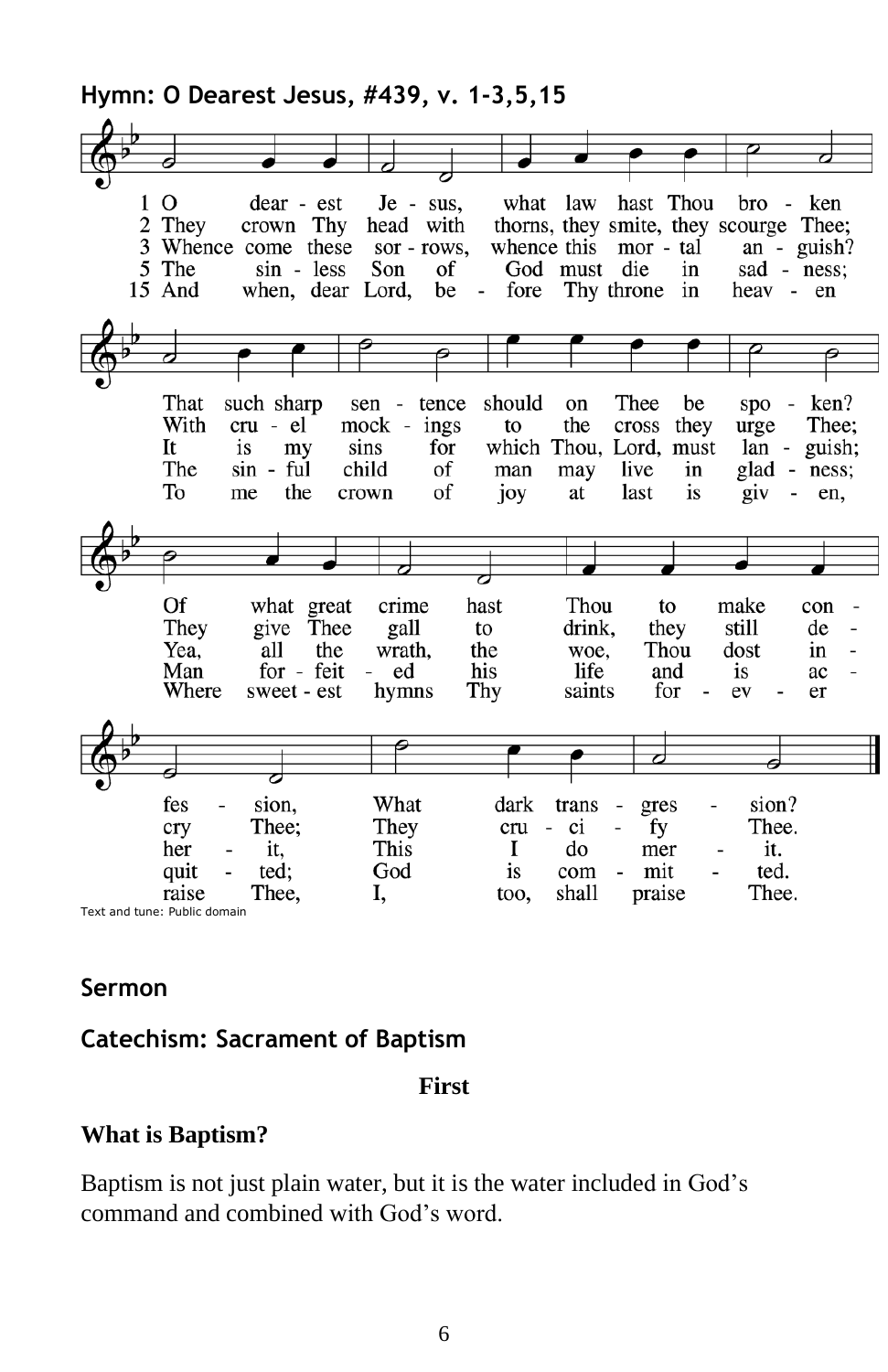## **Which is that word of God?**

Christ our Lord says in the last chapter of Matthew: "Therefore go and make disciples of all nations, baptizing them in the name of the Father and of the Son and of the Holy Spirit." (Matt. 28:19)

#### **Second**

#### **What benefits does Baptism give?**

It works forgiveness of sins, rescues from death and the devil, and gives eternal salvation to all who believe this, as the words and promises of God declare.

#### **Which are these words and promises of God?**

Christ our Lord says in the last chapter of Mark: "Whoever believes and is baptized will be saved, but whoever does not believe will be condemned." (Mark 16:16)

#### **Third**

#### **How can water do such great things?**

Certainly not just water, but the word of God in and with the water does these things, along with the faith which trusts this word of God in the water. For without God's word the water is plain water and no Baptism. But with the word of God it is a Baptism, that is, a life-giving water, rich in grace, and a washing of the new birth in the Holy Spirit, as St. Paul says in Titus, chapter three: "He saved us through the washing of rebirth and renewal by the Holy Spirit, whom He poured out on us generously through Jesus Christ our Savior, so that, having been justified by His grace, we might become heirs having the hope of eternal life. This is a trustworthy saying." (Titus 3:5–8)

### **Fourth**

#### **What does such baptizing with water indicate?**

It indicates that the Old Adam in us should by daily contrition and repentance be drowned and die with all sins and evil desires, and that a new man should daily emerge and arise to live before God in righteousness and purity forever.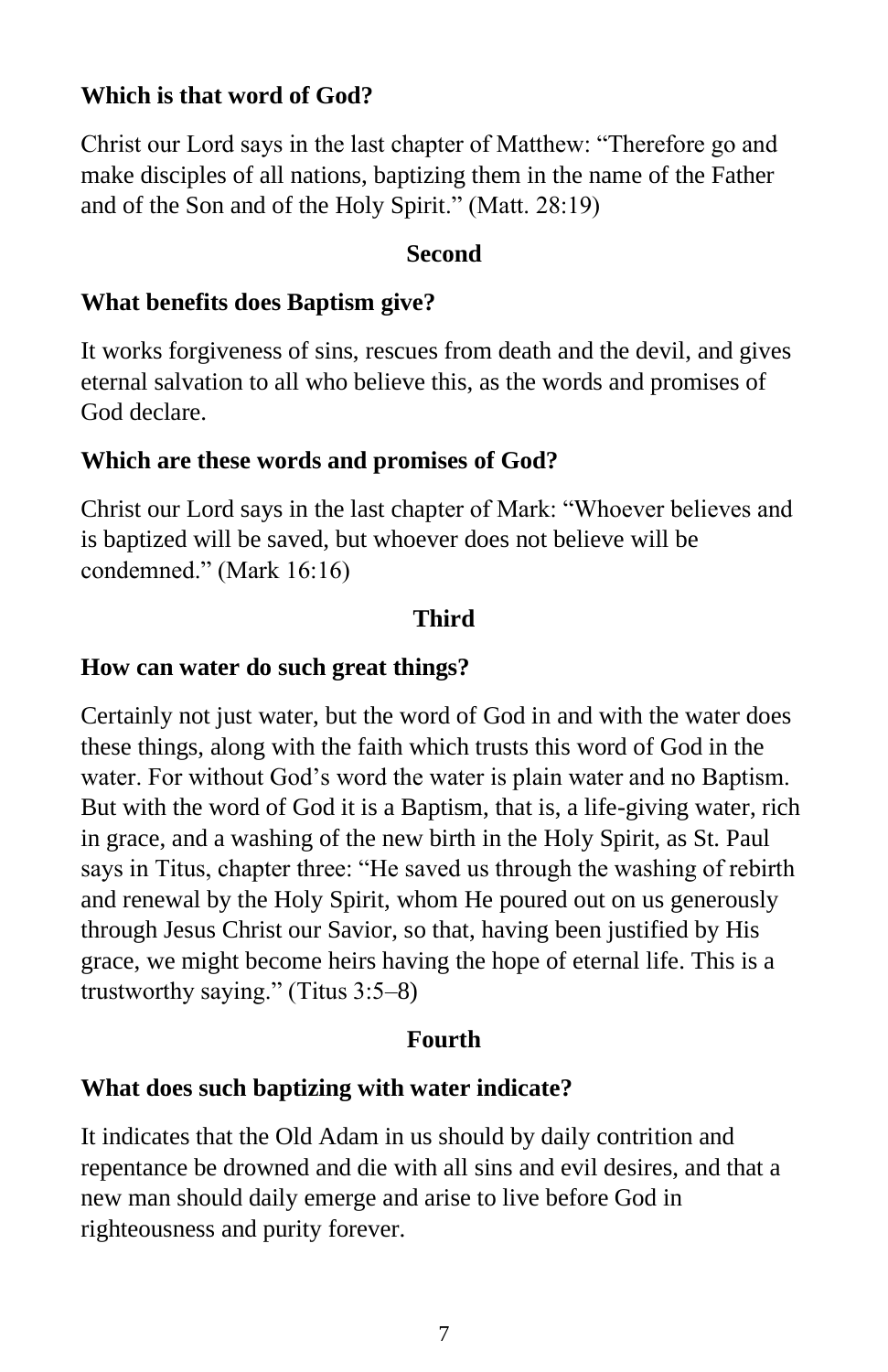### **Where is this written?**

St. Paul writes in Romans chapter six: "We were therefore buried with Him through baptism into death in order that, just as Christ was raised from the dead through the glory of the Father, we too may live a new life." (Rom. 6:4)



## **Responsive Prayer**

- L Holy God, Holy and most Gracious Father,
- C **have mercy and hear us.**
- C **Our Father who art in heaven, hallowed be Thy name, Thy kingdom come, Thy will be done on earth as it is in heaven; give us this day our daily bread;**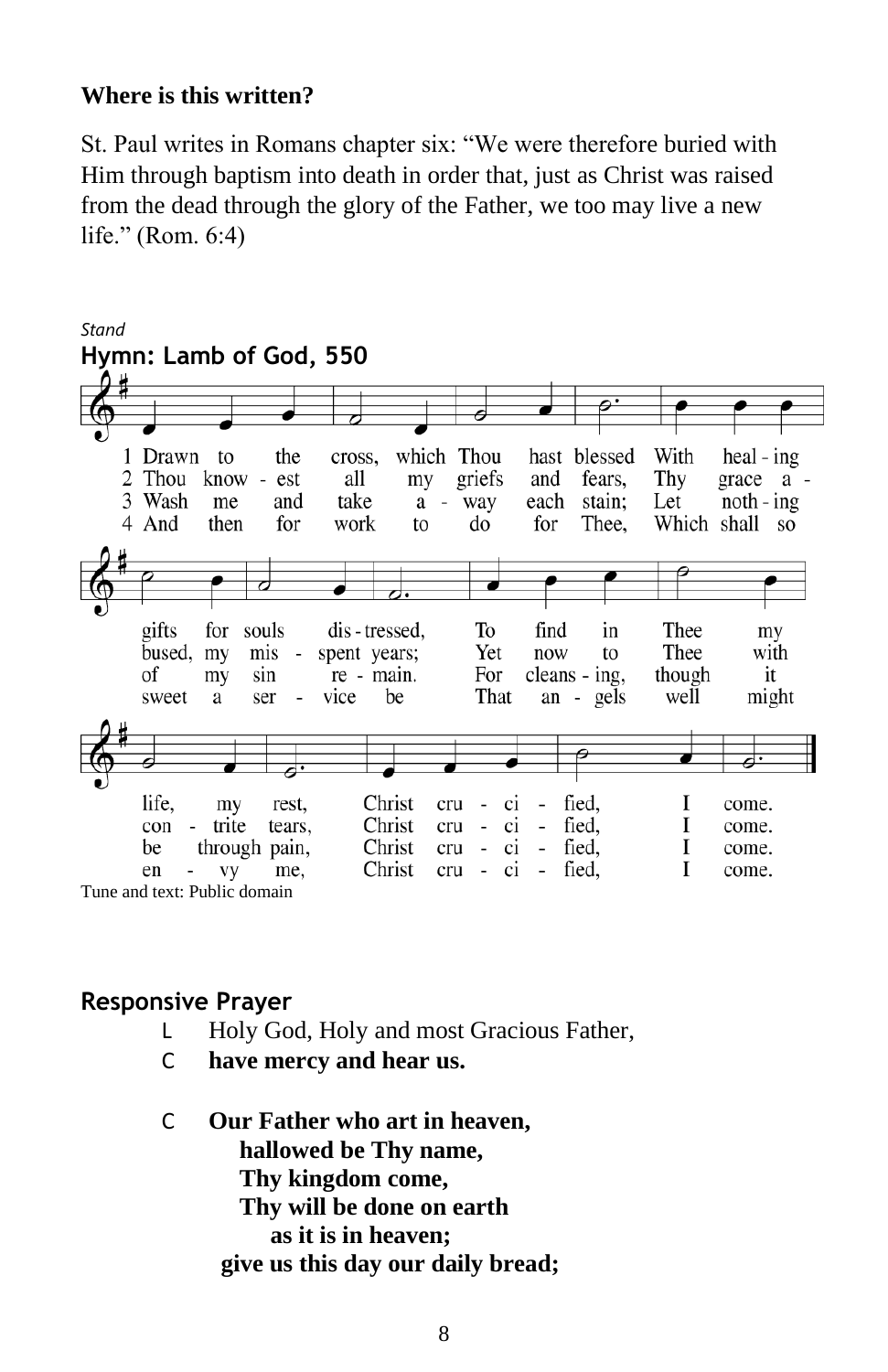**and forgive us our trespasses as we forgive those who trespass against us; and lead us not into temptation, but deliver us from evil. For Thine is the kingdom and the power and the glory forever and ever. Amen.**

C **I believe in God, the Father Almighty, maker of heaven and earth.**

> **And in Jesus Christ, His only Son, our Lord, who was conceived by the Holy Spirit, born of the virgin Mary, suffered under Pontius Pilate, was crucified, died and was buried. He descended into hell. The third day He rose again from the dead. He ascended into heaven and sits at the right hand of God the Father Almighty. From thence He will come to judge the living and the dead.**

**I believe in the Holy Spirit, the holy Christian Church, the communion of saints, the forgiveness of sins, the resurrection of the body, and the life** (+) **everlasting. Amen.**

- L I cry to You, O Lord;
- C **in the morning my prayer comes before You.**
- L Restore to me the joy of Your salvation,
- C **and uphold me with a willing spirit.**
- L My mouth is filled with Your praise,
- C **and with Your glory all the day.**
- L Every day I will bless You
- C **and praise Your name forever and ever.**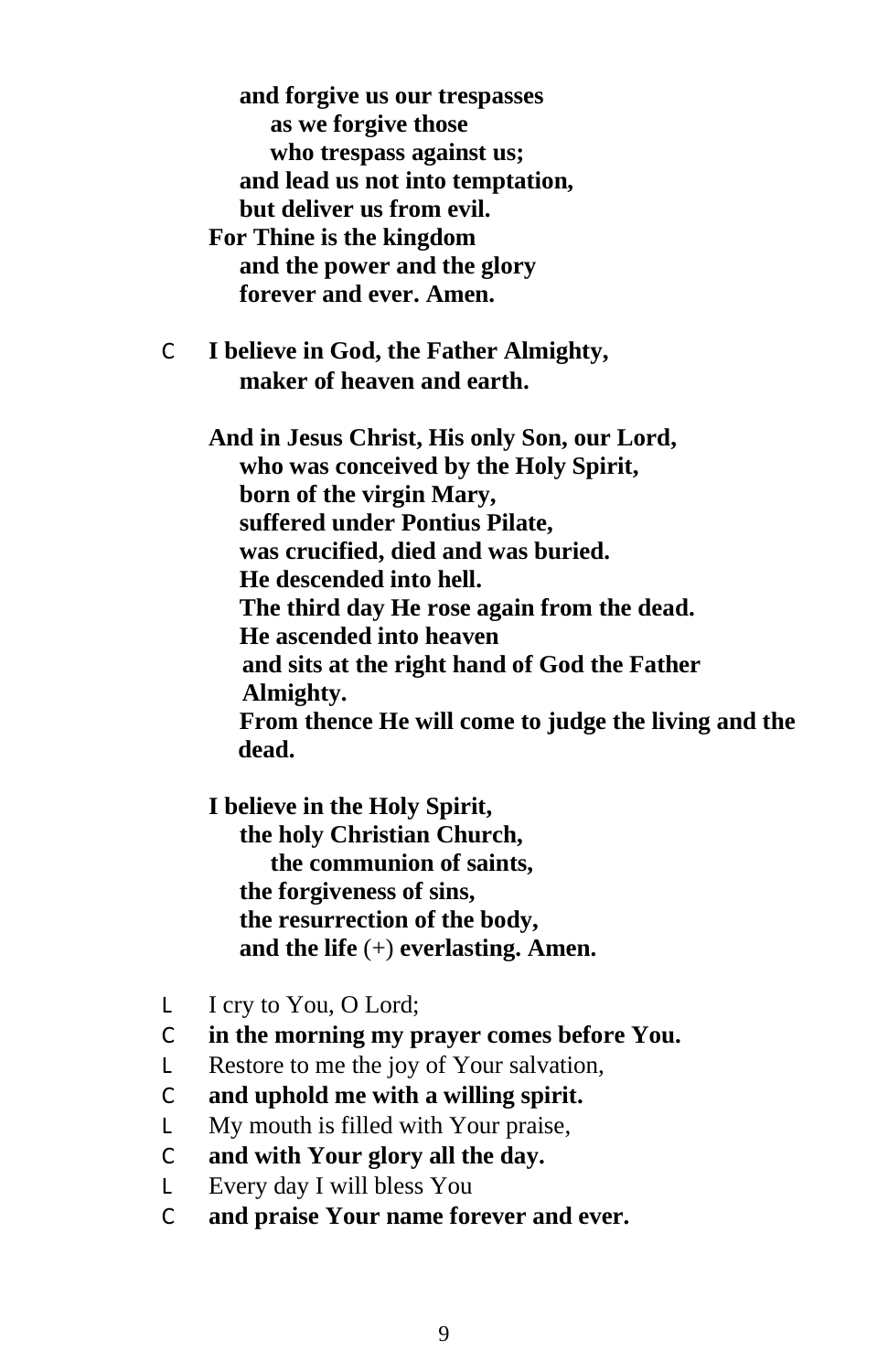- L By awesome deeds You answer us with righteousness,
- C **O God of our salvation, the hope of all the ends of the earth and of the farthest seas.**
- L Bless the Lord, O my soul;
- C **and all that is within me, bless His Holy Name!**
- L He redeems your life from the pit
- C **and crowns you with steadfast love and mercy.**
- L Hear my prayer, O Lord;
- C **let my cry come to You.**
- L Almighty God, our heavenly Father, Your mercies are new every morning; and though we deserve only punishment, You receive us as Your children and provide for all our needs of body and soul. Grant that we may heartily acknowledge Your merciful goodness, give thanks for all Your benefits, and serve You in willing obedience; through Jesus Christ, Your Son, our Lord, who lives and reigns with You and the Holy Spirit, one God, now and forever. Amen.
- C **Amen.**
- C **I thank You, my heavenly Father, through Jesus Christ, Your dear Son, that You have graciously kept me this day; and I pray that You would forgive me all my sins where I have done wrong, and graciously keep me this night. For into Your hands I commend myself, my body and soul, and all things. Let Your holy angel be with me, that the evil foe may have no power over me. Amen.**
- L Let us bless the Lord.
- C **Thanks be to God.**
- L The Lord bless you, defend you from all evil, and  $(+)$  bring you to everlasting life.
- C **Amen.**